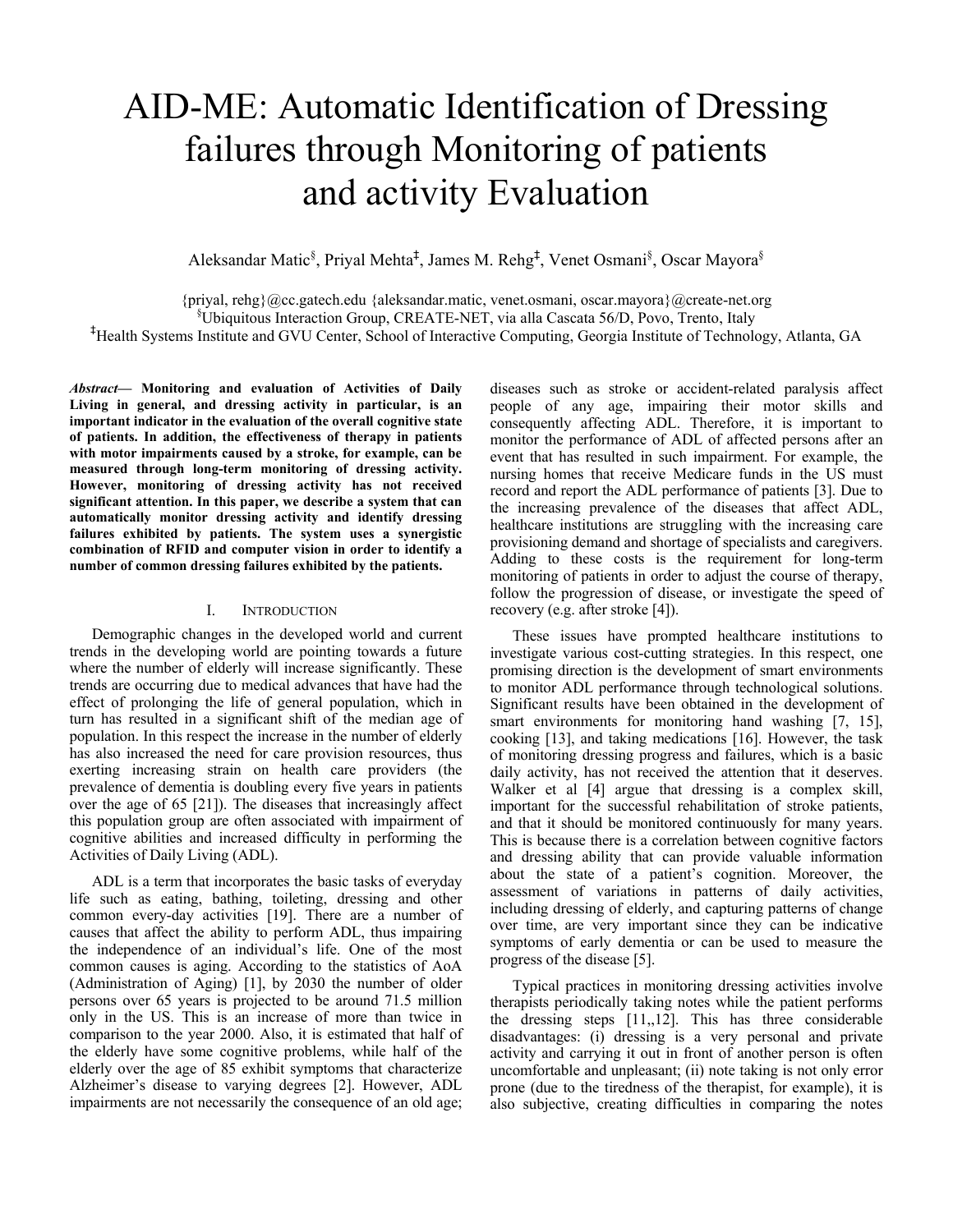when different therapists assist the same patient; (iii) the presence of therapists can result in inconsistencies between the recorded performance of the activity and performance of the same activity carried out in the patients' usual environment, such as their home. This is because patients and especially the elderly will invest extra effort to carry out the activity correctly, and thus vindicate their independence, as was demonstrated in a study by Brown et al. [6].

In response to these issues, we have addressed the challenges in monitoring the dressing task, thereby enabling support for long-term assessment, through the use of two different technologies, namely computer vision and Radio Frequency Identification (RFID). In our design, the two technologies act in a complimentary manner, addressing the challenge of monitoring different aspects of a dressing task. The challenge relates to the fact that the set of dressing failures exhibited by patients cannot be reliably recognized with a single technology working in isolation. The set of most common failures relate to (i) putting clothes in an incorrect order (such as t-shirt over a jumper) [22], (ii) putting on clothes partially (such as only one sleeve is in) [4], (iii) putting on clothes backwards (inner part of a garment is on the outside) [23], and (iv) putting on too many layers of clothing and not adjusting garments with the temperature [22]. In conjunction with identifying dressing failures, it is also important to recognize when the correct dressing is performed as well.

A key requirement for a dressing monitoring system is to be unobtrusive, especially with regards to visible and wearable sensors (such as wrist worn devices). This is because wearable devices may influence the dressing activity and also because patients with dementia may tend to remove foreign objects. Therefore, in our system we have aimed to fulfil the requirements for an unobtrusive system, while achieving a high recognition rate both for correct dressing events and dressing failures.

The paper is organized as follows. Section II reviews the related work in the domain of smart environments intended for monitoring ADL. Our approach and description of the experiments are provided in Section III and IV respectively. Finally, we discuss the future work and draw the main conclusions.

## II. RELATED WORK

The performance of a patient in the dressing task is often studied in medicine. Walker et al [4] investigate how dressing is affected during the rehabilitation after a stroke. They emphasize the types of failures as important parameters for determining relations between the nature of cognitive impairment and dressing ability. Dressing performance is analyzed very often in patients that suffer from Alzheimer's disease or other types of dementia (e.g. [11, 12]). Feyereisen et al [11] claim that there is both clinical and theoretical support for the importance of studying Alzheimer's patients' ability to perform the dressing task, since it is cognitively demanding and organised along a hierarchical plan with some repetitions of the same movement. They confirm that the impairments of dressing are quite common in patients suffering from dementia and they identify critical steps in the dressing task and perform

a qualitative analysis of failures depending on the level of disease. Sometimes it is possible to restore dressing independence [20] for Alzheimer's patients, which also underlines the importance of monitoring that task. These works, as well as current practices, still rely on therapists to evaluate the patient's performance in person or sometimes subjects are recorded and video is analyzed by specialists (e.g. in [4]).

Numerous previous works have addressed the goal of monitoring ADLs in order to assess the subject's performance or to assist them in accomplishing tasks properly.

Cooking, as one of the most common household tasks, is addressed in [13]: This project provides assistance during the cooking process by showing snapshots of recent actions on a display positioned in the kitchen. The system acts as a memory aid and was shown to be helpful when subjects with memory problems were interrupted while performing the task. Wu et al [14] presented an approach to activity recognition based on object use that minimizes the amount of human-labelled data required for modelling. The combination of vision and RFID technologies is tested in a kitchen scenario and it achieves a recognition rate of 80% in 16 activities with 33 objects. The system described in [15] addresses the problem of recognizing steps in hand washing using video processing, with the main goal of assistance. Applying an HMM-based approach, an activity recognition rate of 79% is achieved. In their work on MedTracker [16], Hayes et al. developed an electronic pillbox that continuously monitors the medication-taking process over a certain period.

Previous research in ADL has primarily focused on inferring *which* activity is carried out at any given time. It has not addressed the evaluation of the *performance* of an activity.

One of the turning points in the field of inferring ADL is the project described in [3]. It addresses the recognition of 14 every-day activities based on the objects used, employing an RFID reader embedded in a glove while the characteristic objects for these tasks are tagged. The system reports not only the most probable activity but also the quality of performance to a certain extent, such as if a subject is wearing the same clothes each day. Dalton et al [18] evaluate the accuracy of ADL identification using wireless kinematic sensors depending on their position and on the manner of data processing. For the case of placing sensors on the ankle and hip, recognition rate is 81.2%. The authors report dressing among the recognized activities. Using SVM and the data acquired from infrared sensors, microphones, door contact sensors, webcams and accelerometers, the design [17] also recognizes when a subject performs dressing/undressing in addition to 6 other daily activities. Ten ADLs are recognized in [19] using the fusion of RFID and accelerometers.

In the current literature there are no systems capable of monitoring the dressing task in detail, with the aim of distinguishing between the failure modes of this activity and correct dressing. However, there have been several papers in computer vision which concentrate on the problem of person detection. The work described in [20], for example, addresses the problem of estimating body shapes underneath clothing. The authors in [21] study the feature sets required for robust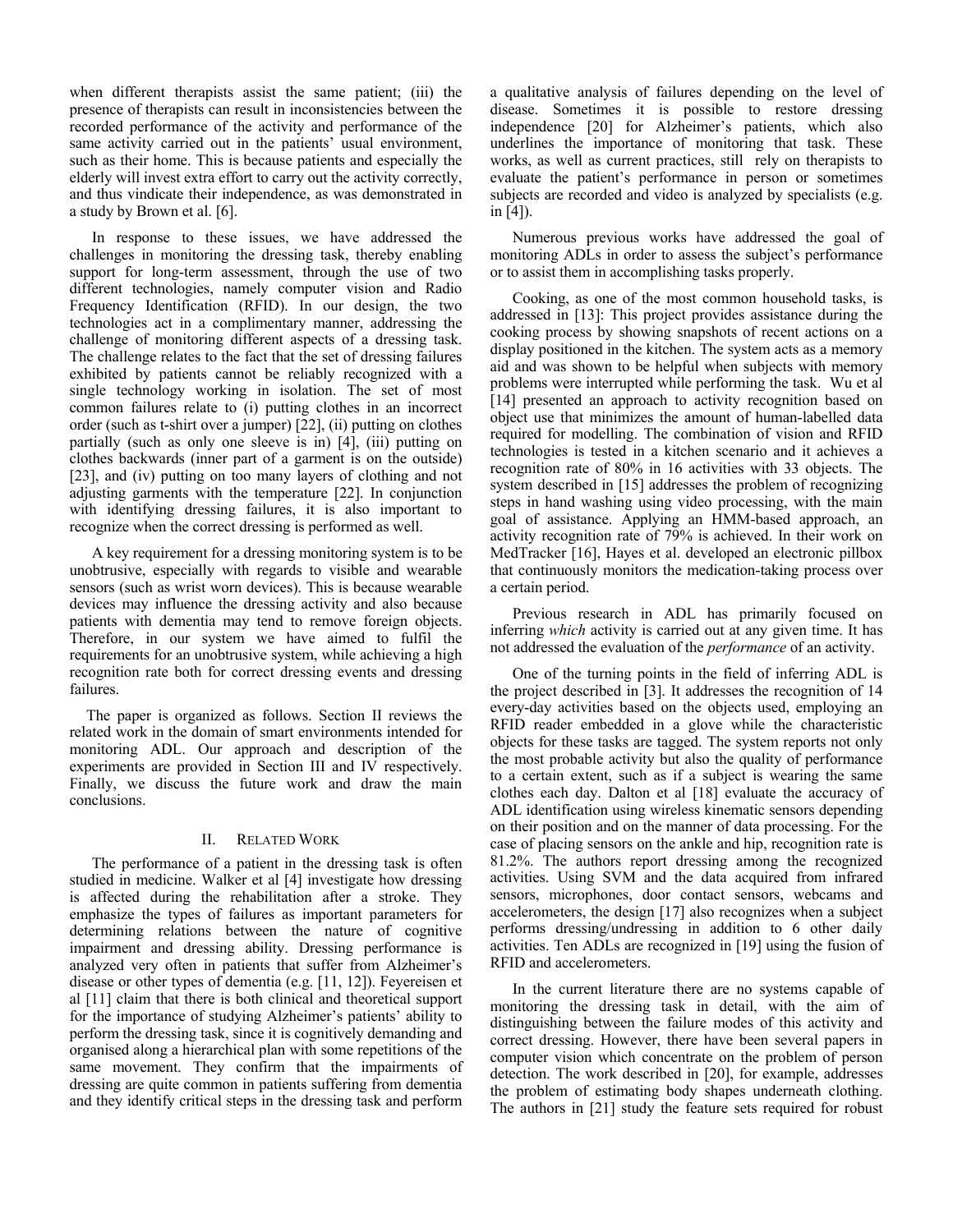visual object detection, with human detection as a test case. In [22], the authors try to estimate the shape of clothing from images of the clothing. A network of cameras is used to analyze the fit of clothing on a person in [23]. The work presented in [24] is interesting in that it describes a method for segmenting clothes in an image using a set of examples. This method could be used to improve the results of segmentation in our work. In contrast to the aforementioned projects, our system provides the evaluation of the dressing task and it is capable of recognizing dressing failures along with correct dressing. In addition, dressing activities are recognized in an unobtrusive manner without affecting the natural course of the activity. Patients are not required to wear any heavy sensors and the technology is hidden away in the background.

## III. OUR APPROACH

<span id="page-2-0"></span>The aim of our project is to non-intrusively recognise the steps involved in a dressing task and evaluate the correctness of dressing activity. Once the relevant parameters in the task are recognized, the data is stored for each subject such that the changes in behaviour performance can be followed over extended periods of time in order to monitor the progress of disease (such as Alzheimer's disease) or the effectiveness of therapy and rehabilitation (in case of stroke or paralysis). The most common dressing failures that occur with patients are described below:

**Putting on clothes in the wrong order** – Patients with dementia are often confused with regard to the kind of garments that they are wearing; and thus put them in the wrong order, such as t-shirt over a jumper or a jacket ([Figure 1a](#page-2-0)).

**Putting on clothes backwards** – Another common failure in a dressing task is putting garments on backwards, where the inner part of the garment is on the outside. This case often arises when patients take off their clothes and try to put them back on again [\(Figure 1](#page-2-0)b).

**Putting on clothes only partially** – Stroke patients, in particular, have difficulties with putting the clothes on properly. The failure is exhibited through failing to put the paretic hand through the correct sleeve. In that way, they end up with a garment only partially worn [\(Figure 1](#page-2-0)c).

**The number of layers of clothing is not appropriate for the temperature** – Judgement of warm and cold weather is impaired in dementia patients. As a consequence, these patients may put on too many or too few layers of clothing [\(Figure 1](#page-2-0)d – e.g. indoor temperature).

The above failures are visually illustrated by experimental examples shown in [Figure 1](#page-2-0).

<span id="page-2-1"></span>In order to detect the aforementioned failures and to monitor the dressing activity, we use information from both vision and RFID tags. Vision or RFID working in isolation can be used to detect specific types of failures. However, the two technologies separately have proven to be insufficient to recognize all of the failures reliably. Therefore, in order to reliably detect when a dressing failure has occurred, we fuse the information from vision with information coming from

RFID tags in order to detect whether a failure has occurred and identify the type of failure.



 **Figure 1 Common failures in dressing activity** 

The paragraphs that follow describe how each of the technologies contributes to the overall dressing failure identification system and the challenges we faced. Finally, a description of the fusion of the proposed technologies will be given.

## *A. Experimental Setup*

Our setup is illustrated in [Figure 2.](#page-2-1) The dressing booth had dimensions of 1m by 1m and in our experiments its size was large enough to allow ample space for all the manoeuvres necessary to perform dressing in a natural manner, as evidenced by the subjects that took part in the experiments. Two RFID antennas are positioned on each of the side walls and one on the back wall, 140cm and 90cm from the ground, respectively. A video camera positioned at the entrance of the dressing booth recorded image sequences as the dressing activity was taking place. The subject's face was automatically blurred, to address privacy concerns.



## **Figure 2 Dressing booth denoting the position of hidden RFID antennas**

Upper garments are tagged inside on the shoulders and on the lower part of the back. We chose the lower part of the back for two reasons; first, to avoid possible interference between adjacent antennas and second, to increase the recognition rate of correct dressing since the backs of garments cannot be checked by the vision system, due to the camera position.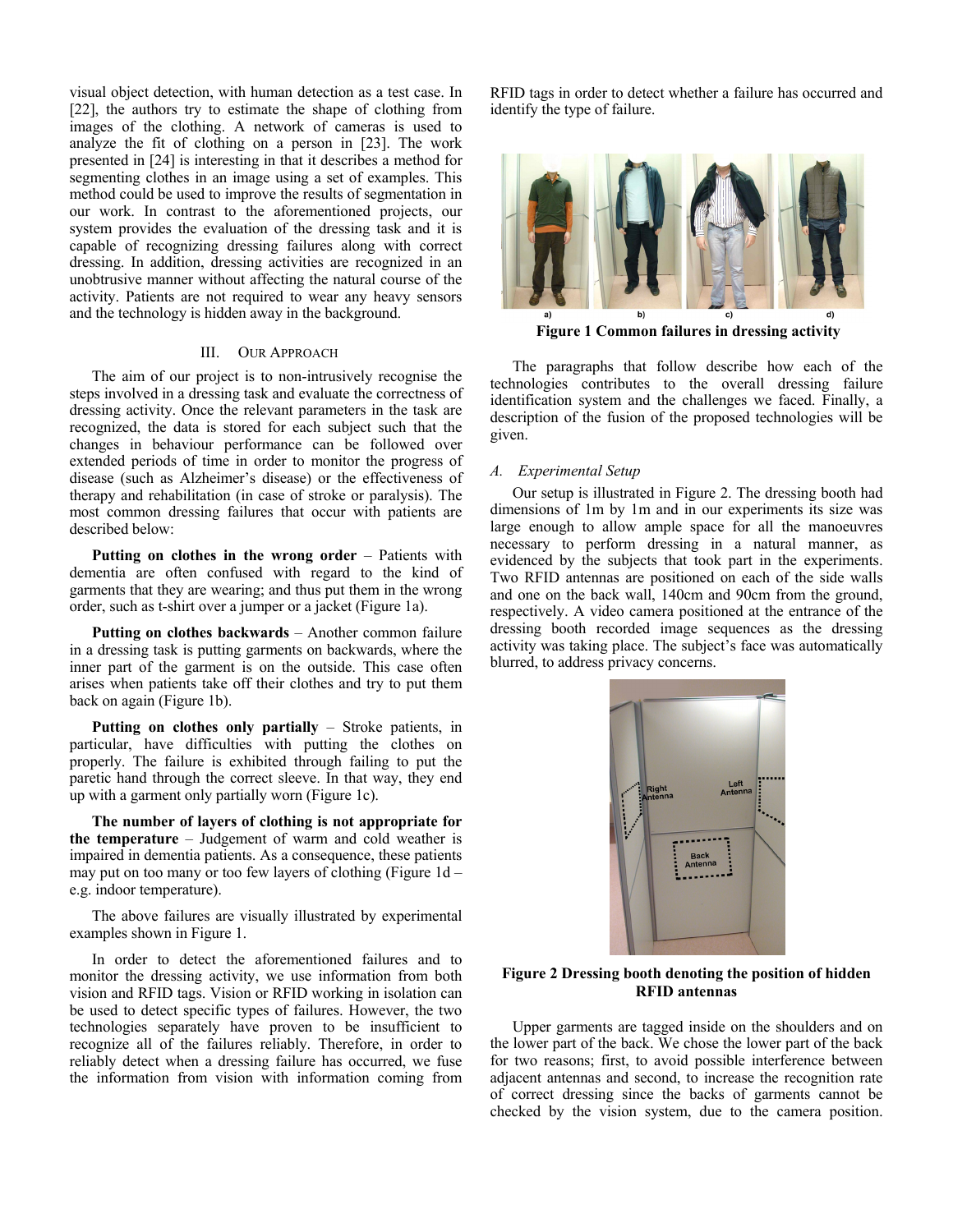Lower garments, such as pants were not tagged. We next provide a description of the RFID and vision setups.

## *B. Monitoring of Dressing Activity with RFID*

Given the wide variety of RFID tags, which come in a wide range of shapes and sizes, we could easily identify ones that are small, non-intrusive, and almost invisible to our subjects ([Figure 3\)](#page-3-0). In our experiments, we have used an RFID system that works on 13.56MHz with passive tags [\(Figure 3](#page-3-0)) and antennas with a reading range of approximately 30cm. RFID antennas and associated hardware were hidden behind the dressing booth, thus our setup was free of observable sensors to allow as natural behaviour as possible.



**Figure 3 RFID tags used in our experiments** 

<span id="page-3-0"></span>While some patients will dress correctly, others attempting the dressing activity will exhibit a number of failures. Individual failure categories along with the correct dressing, are described below:

## *a) Putting on a garment correctly*

<span id="page-3-1"></span>The mechanism of the recognition of dressing steps is based on detecting the tags attached to the shoulders and the back, once they are in the range of corresponding antennas (see [Figure 2](#page-2-1)). When a person is facing the entrance of the dressing booth and a garment is put on properly, the right shoulder tag should be detected on the right antenna, the left shoulder tag on the left antenna, and the back tag on the back antenna. Furthermore, the back tag and only one shoulder tag are enough to detect that the garment is put on properly. However, as expected, we found from the experiments that tagging both shoulders instead of one improves the probabilities of detection of correct dressing.

## *b) Getting the order of garments wrong*

Once we recognise that the garment is put on, it becomes easy to follow the sequence of events to determine the order in which the garments are put on and to infer an eventual failure in the ordering, such as putting a t-shirt over a jumper.

#### *c) Not adjusting clothes to weather conditions*

At the end of the task, the system is aware of which garments have been put on, which in conjunction with the information of weather conditions and simple reasoning, can provide appropriate recommendations if the number of layers is not adjusted properly.

## *d) Putting on garments backwards*

Such event is recognized via the RFID system in similar manner to the recognition of correct dressing: the back tag is recognized with back antenna, left shoulder tag with right antenna and right shoulder tag with left antenna when the subject is facing the entrance of the dressing cabin.

#### *C. Bayesian Network Model*

In order to infer the dressing steps from the RFID readings, we developed a simple state model, shown in [Figure 4](#page-3-1). Nodes "Left", "Back" and "Right" correspond to the RFID antennas as positioned in the dressing cabin. "Left" and "Right" nodes can take "Left tag", "Right Tag" and "Not Detected" states while the node "Back" takes two states, "Back Tag Detected" or "Back Tag Not Detected". This means that the side antennas ignore the readings of a back tag and the back antenna ignores the readings of the shoulder tags. In this manner we can filter unintended readings that are not relevant to the dressing task, such as readings captured when a subject is moving inside the cabin or while the subject is holding a garment. "FinalState" node decides whether the garment is correctly put on, incorrectly put on or that the garment has not been put on. The probabilities of taking each of these states depend on the states of parental nodes and they are adjusted from training evidence.

Video image recordings provided the ground truth and were taken periodically from the beginning up to the end of the dressing task.



**Figure 4 – Bayesian Network Model** 

Within the scope of our problem, the most significant limitation of RFID is that it cannot detect a dressing failure when a garment is put on partially (such as a shirt pulled on the neck only). This is due to the fact that our RFID antennas cannot compute the distance of the tag from the antenna, thus unable to spatially localise the tag within required granularity. Therefore, recognising the failure of partially worn clothes is identified with vision processing.

Using RFID technology introduces additional challenges in terms of tagging all of the garments with three tags. Depending on the number of garments, this might be a laborious task. However, it needs to be done only once because plastic RFID tags can be used which are water proof and therefore can be washed embedded in the clothes.

## *D. Vision Processing to Identify Type of Failure*

In order to address the limitations of RFID, we use clustering of colors and their comparison to detect if a dressing failure has occurred. We take as input a pair of images, one from when the subject comes to the dressing booth in our lab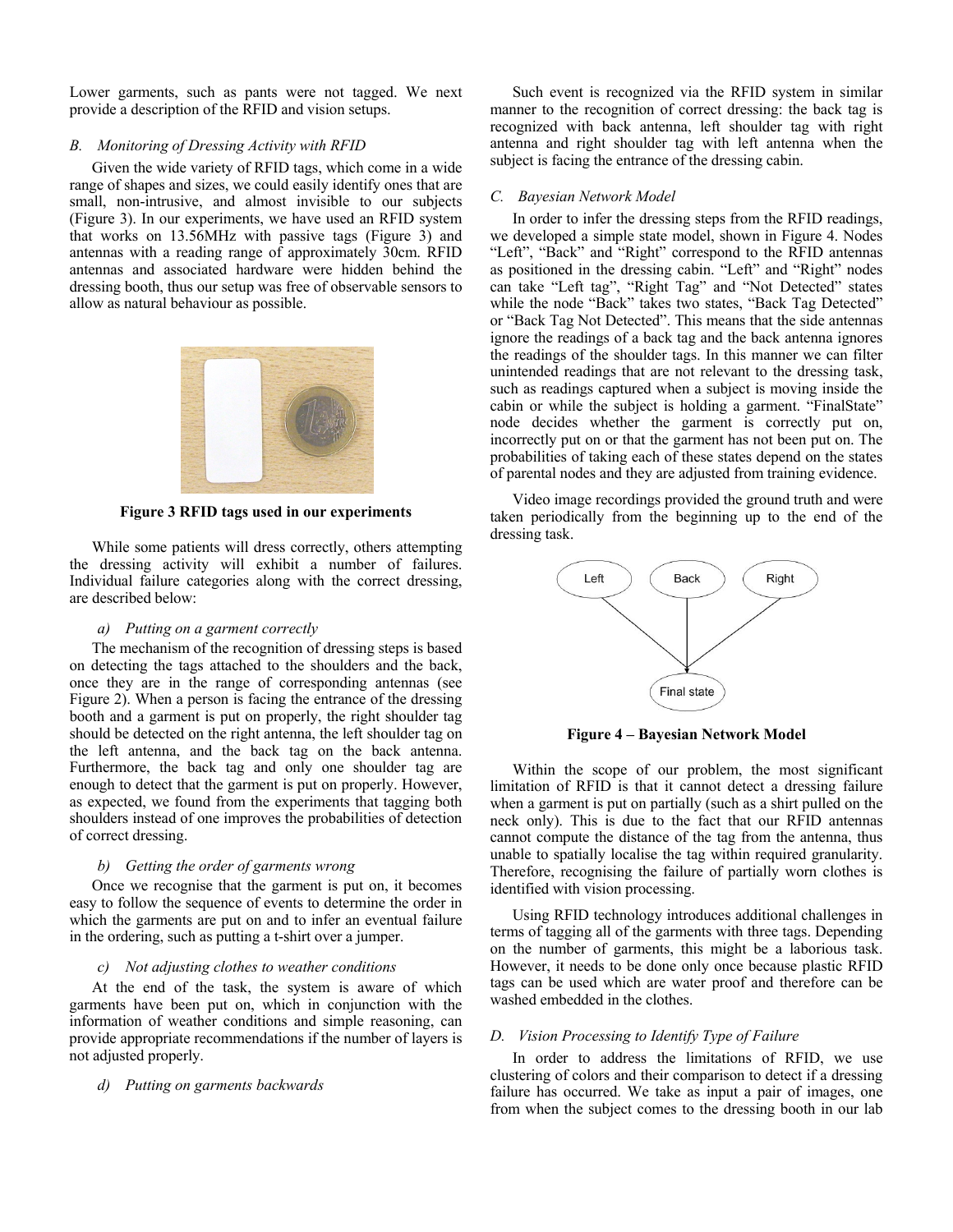and the other after the dressing activity has completed. As a pre-processing step, we perform clustering of each image on the basis of the colour of clothes and try to identify where the cluster lies spatially; whether it belongs to the top of the body or the bottom, or whether it corresponds to the background. Once this information is computed, we use a rule-based inference system that performs matching of the colour clusters, and their spatial positions, if needed, to identify if there is a dressing failure or not. The following paragraph explains the overall approach in more detail.

First, we perform background subtraction to isolate the person from the image. This is done by simply averaging the background images and subtracting them from the image with the foreground. We provide an initial bounding box around the person manually, and weigh the values that lie within the box with a higher value than the values that lie outside it. Then, thresholding is performed to obtain a mask for the foreground image. All pixel values lying outside the mask area are made white. Next, we obtain a feature vector for input to the k-means clustering algorithm. The feature vector contains the RGB values of the colours and their weighed spatial coordinates. The number of clusters k is incrementally checked to see if it lies in 3 to 8. This is done by summing up the distance of all points from their respective centroids and comparing these values at each iteration. When there is a drop in the difference of these 2 values below a certain threshold limit, we stop increasing the number of clusters. Once k-means algorithm is performed, we get an image that is labelled with the different cluster values corresponding to each pixel. This serves as input to the spatial analysis phase. We define a horizontal line through the middle of the image. The part above the line is considered to be the top and the part below is the bottom. In order to determine uniquely which cluster corresponds to what part, the following approach is used: (i) Clusters corresponding to the white colour are background clusters and (ii) Conflict between a cluster belonging to the top part or the bottom part is resolved on the basis of the count for that label value. If the count in one part for that label value is negligible as compared to the count in the other part, then it is assumed that cluster belongs to the other part with the higher count. Now that we know whether a particular cluster label corresponds to the top or the bottom of the image, we can easily separate the two. We store the count value of each cluster label as well as the part that it corresponds to. This serves as our pre-processing task before we can actually perform the comparison of cluster colours for both images (see [Figure 5\)](#page-4-0).

$$
K_{match,2}^{before} = \arg\min_{k} \left\| C_2^{before} - C_k^{after} \right\| \tag{1}
$$

<span id="page-4-0"></span>We match the values of the centroids from the before and after **after image** image on the basis of their Euclidean distances, as shown in equation (1). The points which have the closest distance between them are said to form a match. A series of empirical checks are then performed on the matched clusters and also with the unmatched clusters. The following list summarizes them.



**Figure 5– (a),(e) Plot showing colour clusters corresponding to before image (b),(f) Image labelled with cluster value and colour corresponding to centroids for before image (c),(g) Plot showing colour clusters corresponding to after image (d),(h) Image labelled with cluster value and colour corresponding to centroids for**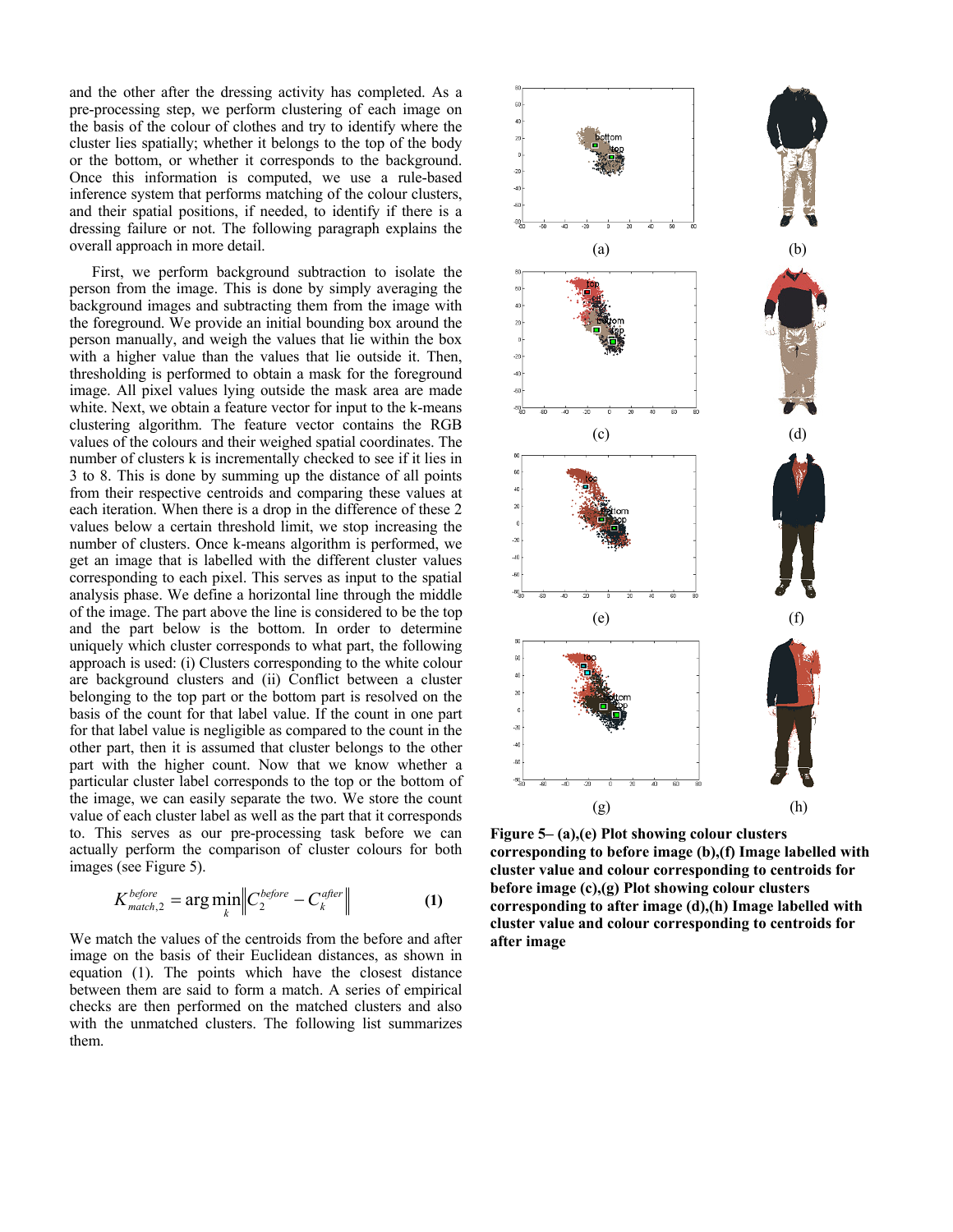

**Figure 6 – Decision tree depicting inference system for cluster colour comparison** 

 *(i)* For each group of pixels, if all the centroids match, we check if they have a similar count and whether they belong to the same part. If so, then we conclude that the dressing activity is correct.

*(ii)* For some groups of pixels, if their centroids match but their counts differ by a large amount, then this is classified as a partial dressing failure. A real world analogy to this would be wearing an unzipped jacket initially, so that you can see some parts of the colour of the t-shirt underneath but largely the jacket colour and then, wearing the jacket partially, as a result of which the t-shirt colour is more visible.

*(iii)* For some groups of pixels, if their centroids are unmatched in both the before and after cases, but they are similar in count and belong to the same part, we can say that one colour completely replaces another colour afterwards. This is possible in number of cases – if a new layer is worn on top of the already existing layer and it completely hides the one underneath it, or just the opposite- a layer, which completely hid the layer underneath, is not worn now. It is also possible that such layers of clothes are just worn out of order.

*(iv)* If the centroid for a group of pixels remains unmatched in the before image, we check to see if the number of pixels belonging to that group is much less. This would be the case when a scarf or some headgear which contributes a small amount of a different colour is worn initially but is not worn later on. This would also be the case when a shorter outerwear is worn on top of a longer innerwear in the earlier case and then later on the order of wearing them is reversed. Thus, we can conclude from these tests that a layer is either left behind or it is out of order, that is, a new layer has not been added.

 $(v)$  In case the unmatched group of pixels from the earlier image has a sizable count, we check their spatial position. If the dominant colour that is matched in both the before and after images has horizontal and vertical symmetry, this can be classified as correct dressing. This case can be visualized as a person wearing a partly zipped jacket initially, as a result of which we can see a sizeable portion of the inner garment and then later on, he zips up the jacket completely and hence, hides the colour of the inner garment.

*(vi)* If there are unmatched clusters in the after image, we check spatially whether they have horizontal or vertical symmetry. If any of these checks fail, it is easy to conclude that a new garment is being worn but partially.

 *(vii)* If, however, the count of the unmatched cluster dominates the count of the matched cluster from the same part, we can assume that a new layer has been added that partly hides the older layer or there is a change in the order of the clothes worn.

Figure 6 above illustrates the various steps the rule-based inference system takes in order to verify whether the processed images indicate a dressing failure or not. Due to the constraints on the vision system, it is sometimes not possible to exactly show that a failure is present; rather it is easier to show that a particular failure is not present in the input pair. As a result, the leaves of the decision tree in case of incorrect dressing say that the failure is 'Not a new layer' (~NL) or 'Not left behind a layer' (~LB) or All, which indicates that either there could be a new layer or a layer could have been left behind or the layers are out of order.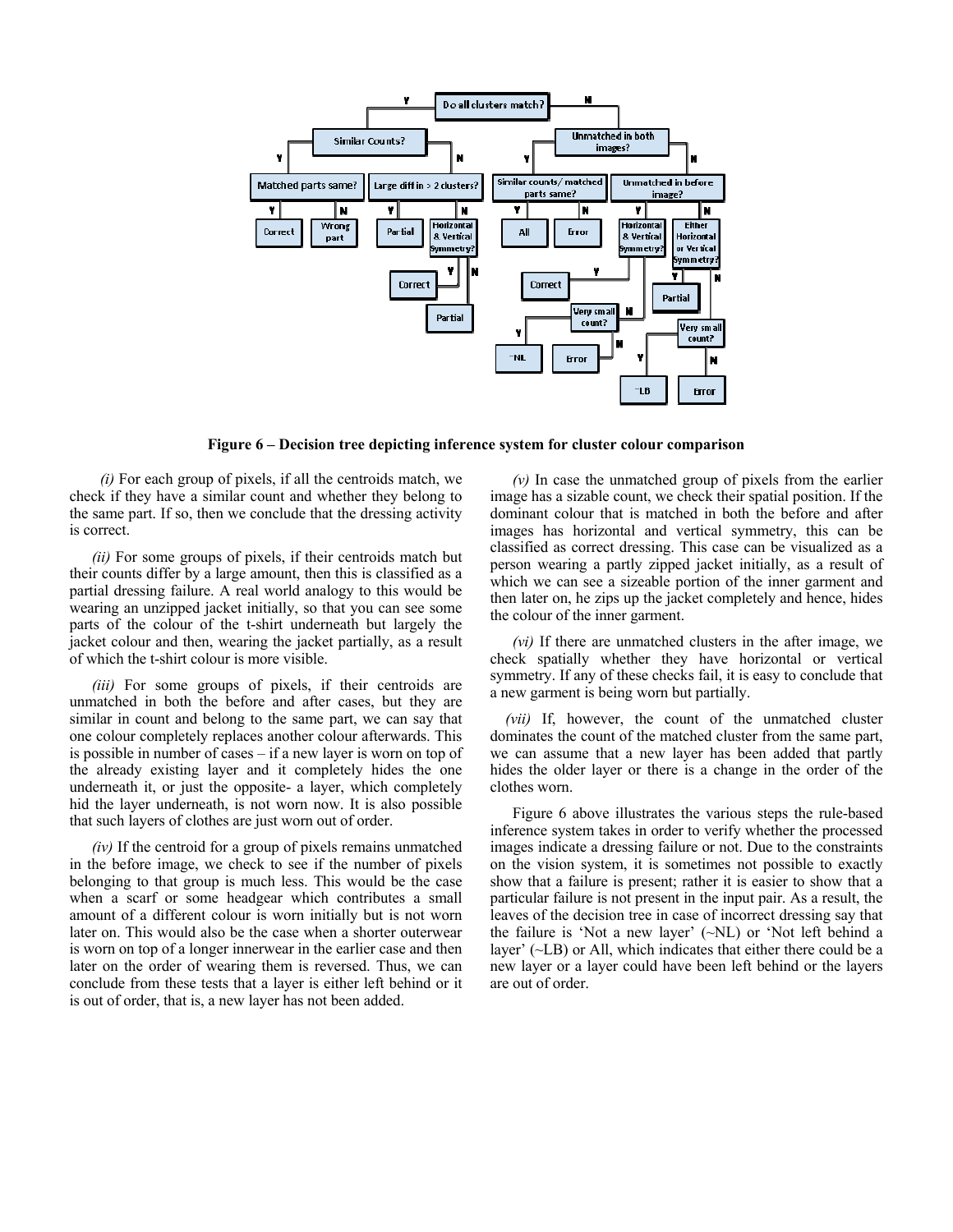#### IV. EXPERIMENTAL RESULTS

## <span id="page-6-1"></span>*A. RFID*

The RFID design was tested using a t-shirt and jumper tagged on both shoulders and back, winter jacket tagged on left shoulder and back and light jacket tagged on right shoulder and back. As expected, correct dressing of single garment was inferred 10-20% more reliably for three-tagged garments, namely a t-shirt and a jumper in comparison to the a light and a winter jackets that had only two tags.

<span id="page-6-2"></span>We recruited 11 participants that were not connected to this research. They were asked to choose any combination of clothes they wanted and to perform the dressing task without further instructions; as they would do at home. Initially they performed correct dressing. Then, they were asked to perform two out of three failures (putting on the garments the inside out, in the wrong order or putting garments partially), which were described by the researchers. As noted previously, the RFID system was unable to address the failure of partially putting on a garment and as such was left for the fusion with vision processing. We collected 52 trials overall that were used for testing the fusion approach as well (described later). Although the side antennas were positioned at the height of 140cm from the ground to detect shoulder tags and the back antenna at 90cm height from the ground to detect back tag, the range was enough to capture the tags despite variations in participants' height (the tallest was 197cm while the shortest was is 165cm).

[Table 1](#page-6-0) shows the results of experiments for the RFID system. The last column represents the situations in which the system reported "unrecognized event" when the subjects have put garments in a correct way, backwards or incorrect order. These false negatives were the consequence of missing two tags at the same time. On the other hand, detecting two or three tags on the corresponding antennas at the same moment is unlikely to happen when a garment is not put on (such as when a subject is holding a garment inside the dressing booth), which is confirmed by the absence of false positives in our experiments (last row in [Table 1\)](#page-6-0).

<span id="page-6-3"></span><span id="page-6-0"></span>

| Event Type          | Correct<br>Dressing | Wrong<br>Order | <b>Backwards</b> | Unrecognized |
|---------------------|---------------------|----------------|------------------|--------------|
| Correct<br>Dressing | 83.9%               | $0\%$<br>$0\%$ |                  | 16.1%        |
| Wrong Order         | $0\%$               | 80%            | $0\%$            | 20%          |
| <b>Backwards</b>    | $0\%$               | $0\%$          | 83.3%            | 16.7%        |
| Unrecognized        | $0\%$               | $0\%$          | $0\%$            |              |

#### **Table 1 – RFID results**

#### *B. Vision*

The following table, [Table 2](#page-6-1) shows the confusion matrix generated when testing images for: (1) Correct Dressing (2) Partial Dressing Failure (3) Wrong Dressing. [Table 3](#page-6-2) is a breakdown of the different cases related to Wrong Dressing.

#### **Table 2 – Vision results**

| Event Type | Correct  | Partial  | Wrong    |  |
|------------|----------|----------|----------|--|
|            | Dressing | Dressing | Dressing |  |
| Correct    | 73%      | 9%       | 18%      |  |
| Dressing   |          |          |          |  |
| Partial    | $0\%$    | 100%     | $0\%$    |  |
| Dressing   |          |          |          |  |
| Wrong      | 14%      | $0\%$    | 86%      |  |
| Dressing   |          |          |          |  |

#### **Table 3 - Wrong Dressing results**

| Event Type | All   | $\sim$ NL | $\sim$ LB |
|------------|-------|-----------|-----------|
| All        | 100%  | $0\%$     | $0\%$     |
| $\sim$ NL  | $0\%$ | 100%      | $0\%$     |
| $\sim$ LB  | $0\%$ | $0\%$     | 100%      |

We have used 30 image pairs for verifying our algorithm. The survey of images brings forth the following limitations in the method used. The background subtraction algorithm is very naïve, and can fail when the clothing is similar in colour to the background. It is also sometimes difficult to distinguish between clusters of 2 colours when they are proximal in value and spatial position. Moreover, garments with multiple colours or having complex patterns will make it difficult to perform matching and failure detection.

## *C. Fusion of RFID and Vision Processing*

[Table 4](#page-6-3) presents the confusion matrix for the fusion of RFID and vision observations. Recognition of the case of putting garments on backwards can be done with RFID only, while the failure of putting on the garment partially can only be detected through vision processing. This is the motivation for the joint development and integration of the two systems. The results for correct dressing and wrong order detection further illustrate the complementary nature of the two systems. The fusion provides 10% higher recognition rate for inferring the wrong order of dressing in comparison to the RFID system working in isolation, where the overall improvement increases from 83.9% (RFID) and 73% (Vision) to 93.5%.

**Table 4 – Fusion Results** 

| Event Type                   | Correct<br>Dressing | Wrong<br>Order<br>Dressing | <b>Backwards</b><br>Dressing | Partial<br>Dressing | $Um-$<br>recognized |
|------------------------------|---------------------|----------------------------|------------------------------|---------------------|---------------------|
| Correct<br>Dressing          | 93.5%               | $0\%$                      | $0\%$                        | $0\%$               | 6.5%                |
| Wrong Order<br>Dressing      | $0\%$               | 90%                        | $0\%$                        | $0\%$               | 10%                 |
| <b>Backwards</b><br>Dressing | $0\%$               | $0\%$                      | 83.3%                        | $0\%$               | 16.7%               |
| Partial<br>Dressing          | $0\%$               | $0\%$                      | $0\%$                        | 100%                | $0\%$               |
| Unrecognized                 | $0\%$               | $0\%$                      | $0\%$                        | $0\%$               |                     |